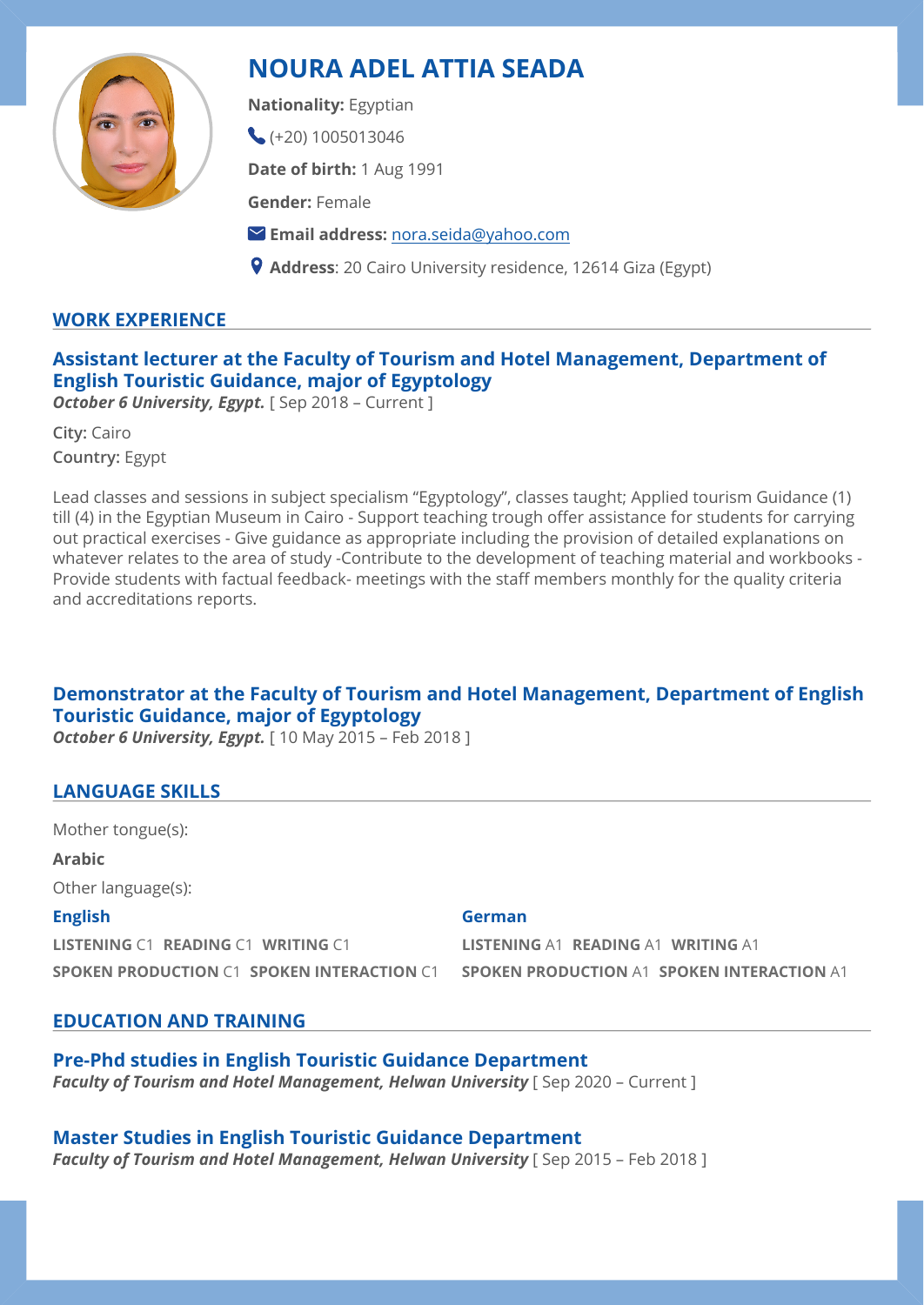#### **Pre-Master studies in English Touristic Guidance Department**

**Faculty of Tourism and Hotel Management, Helwan University** [Sep 2013 - Jun 2015]

#### **Bachelor in English Touristic Guidance Department**

**Faculty of Tourism and Hotel Management, Helwan University** [Sep 2009 – May 2012]

#### **DIGITAL SKILLS**

Power Point / Microsoft Word / Microsoft Office / Adobe Photoshop Illustrator / 3d modeling and printing

#### **CONFERENCES PRESENTATIONS AND PUBLICATIONS**

**Article "Interpretation of the Physical Contact between Man and Young Animals in Ancient Egypt", International Academic Journal of the Faculty of Tourism and Hotel Management (IAJFTH), Vol III** 

**Presentation "The Animal Welfare in Ancient Egypt" the annual conference held at October 6th University** 

**Participating in organizing and presenting in the International Tourism Conference, Titled: "Tourism Development Obstacles" Crises, a Threat to Development and Progress" Luxor and Aswan** 

#### **COURSES AND CERTIFICATES**

**"Distance Learning in Light of Covid-19 Outbreak", Academics &Researchers Platform Activities Department (IFAD)** 

**"Facsimile course, Adobe Illustrator", Center of Papyri and Manuscripts Studies in Ain Shams University** 

**"Upper Egypt: the Last Five Years of Archaeological Discoveries" Ministry of Tourism and Antiquities &Luxer University** 

**"Scientific Writing Program," Editage, prince Sattam Bin Abdulaziz University** 

**"The Science of Excavation and Its Importance Theoretically and Practically", Sharjah Archaeology Authority** 

**"Academic writing and publishing", King Khaled University, Saudi Arabia.** 

**"The Arts of Field Excavation Schools between Theoretical and Practical prespectives", center of Papyri and Manuscripts studies in Ain Shams University** 

**"Guide to Getting published" Emerald, online workshop** 

**"Museum Education" Egyptian Exploration Society (EES), by Dr. Mohamed Gamal Rahsed.** 

**"Museum Management I&II" Egyptian Exploration Society (EES), by Dr. Mohamed Gamal Rahsed** 

**"Preparation Courses of the University Assistant-lecturer", O6U** 

**"Instructional Design, Theory and Practice for E-learning", O6U**